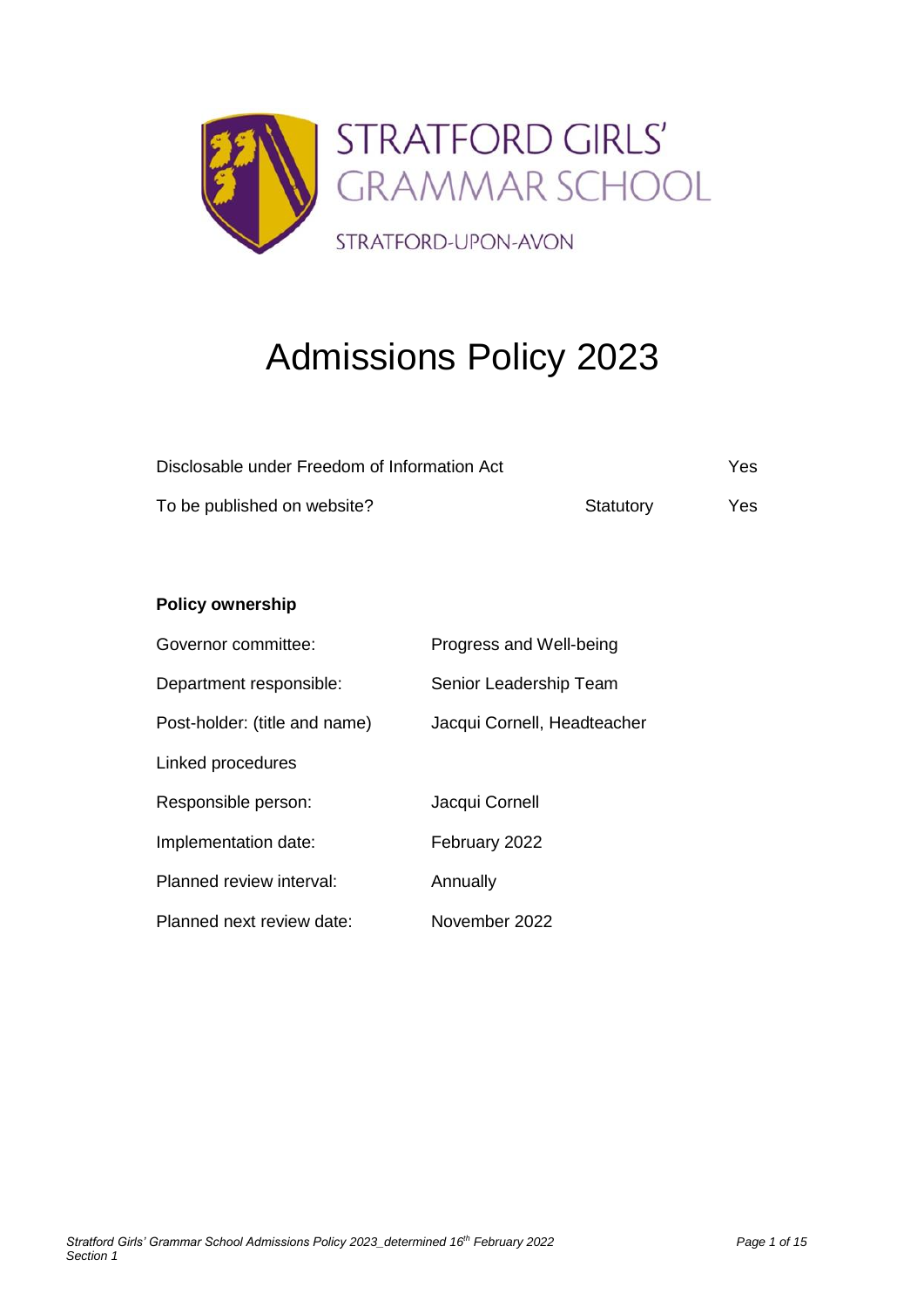# **1. General**

- 1.1. Stratford Girls' Grammar School is designated a single-sex grammar school under Section 104 of the School Standards and Framework Act (1998): it is a selective single sex academy for girls aged between 11 and 18. The Governing Body of the Academy Trust is the Admission Authority and as such has formal responsibility for determining admission arrangements.
- 1.2. This policy has been drawn up to meet the requirements of the Department for Education School Admissions Code which came into force in December 2014.

# **2. Year 7 Entry**

# 2.1. **Introduction**

Admission to the School in Year 7 will be determined by a child's performance in the Entrance Test (sometimes referred to as "the 11+" or "the selection test") and the School's oversubscription criteria. The Governing Body participates in Warwickshire County Council's coordinated admissions scheme for maintained secondary schools, and Warwickshire County Council's Admissions Service (Warwickshire Admissions) is contracted to administer the Year 7 Admissions Policy and procedures on the school's behalf.

For 2023, the Governors have determined, in line with the Admissions Code (2014), that the Published Admission Number (PAN) in Year 7 will be 120.

#### 2.2. **Eligibility and Oversubscription Criteria for Entry in Year 7**

#### **Eligibility:**

- 2.2.1. **Gender:** since Stratford Girls' Grammar School is a single sex girls' school, eligibility for entry will be based on the child's gender being female.
- 2.2.2. **[Priority Circle:](https://www.warwickshire.gov.uk/mapgrammarschools)** the priority circle for Stratford Girls' Grammar School (referred to as the School in this policy) is based on a circle with a radius of 16.885 miles drawn from the Fountain in Rother Street, Stratford-upon-Avon to the County boundary south of Long Compton. Evidence will be required to prove that the child is resident within the priority circle by the deadline of **11.59pm on 31st December 2022**.

Warwickshire Admissions will require, on behalf of the School, evidence of the applicant's home address. Parents/carers will be notified each time this is required. The Admissions Service may also carry out a home visit to the family to further verify an applicant's address. The School reserves the right to withdraw the offer of a place if it is satisfied that the offer has been made on the basis of an incorrect, fraudulent or misleading application.

2.2.3. **Registration for the 11+ test**: The child must have been registered for the 11+ test for the School by the deadline of 11.59pm on  $30<sup>th</sup>$  June 2022 and completed that test; and the parent/carer must have named the School on the Common Application Form, which must have been submitted on time to the home authority.

#### **Oversubscription criteria:**

2.2.4. There is no guarantee of a place being available, but places up to the Published Admission Number (PAN) during the normal round of admissions (ie the first round of offers published on 1<sup>st</sup> March 2023) will be allocated to children in the following order, where they meet the necessary academic and eligibility entry requirements, assuming that an offer from a higher preference has not been made. Those with the highest scores in each category will be given highest priority for a place.

To differentiate in the case of children with the same score in any of the following categories, those who live nearest the School in straight-line distance will be given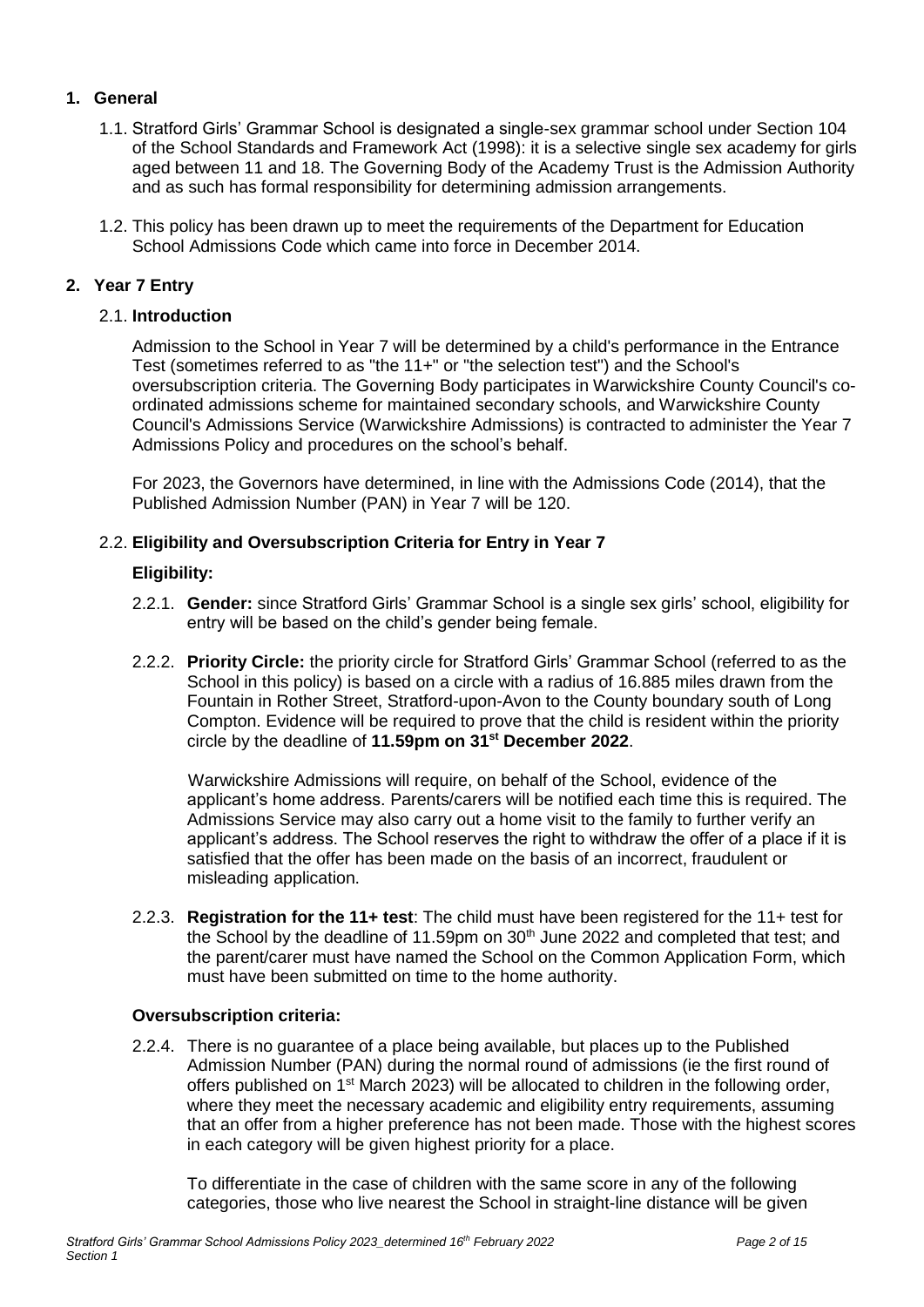priority.<sup>1</sup> In the case of a tie-break situation where more than one child has achieved the same score, and where all home to school distances are equal, and there are not enough spaces to offer all applicants who fulfil the relevant criteria, the remaining place(s) will be allocated using a computerised random number generator. This process will be carried out by Warwickshire Admissions on behalf of the School, in the presence of a witness from Legal Services who is independent of the school and the admissions process.

The above will also apply to the waiting list after 1<sup>st</sup> March 2023.

- 2.2.5. The automatic qualifying score for this School, for this particular year of entry, will be set by the Committee of Reference during the Local Review Process using the results from the 11+ test. The Required Minimum Academic Standard for the waiting list for this School, for this particular year of entry, will also be set by the Committee of Reference.
- 2.2.6. Children with an Education, Health and Care Plan (EHC)<sup>2</sup> that names the School will be admitted first, subject to them achieving above the Required Minimum Academic Standard for this School. In this event, the number of places that remain for allocation will be reduced. Please see separate section below regarding arrangements for students with Special Educational Needs taking the Entrance Test at Year 7. Similar arrangements apply to in-year transfers and admissions to the Sixth Form.
- 2.2.7. Prior to 1<sup>st</sup> March 2023, Categories 1-5 below will only relate to children whose 11+ registrations and secondary school applications have been received on time. After 1<sup>st</sup> March 2023, these categories will then be assigned to all applicants, both on time and late, on the waiting list.
	- 2.2.7.1. **Category 1**: Any Looked-After or Previously Looked-After Children<sup>3</sup> who either achieve the automatic qualifying score or above for this School for this particular year of entry, or who score up to twenty marks below the Automatic Qualifying Score. If the difference between the Automatic Qualifying Score and the Required Minimum Academic Standard is more than 20 marks, any Looked-After or Previously Looked-After Children who reached the Required Minimum Academic Standard would be admitted.
	- 2.2.7.2. **Category 2**: Children who live in the priority circle who attract the Pupil Premium via eligibility for Free School Meals<sup>4</sup> who achieve the Automatic Qualifying Score or above for this School for this particular year of entry or who score up to twenty marks below the Automatic Qualifying Score. Up to a total of nineteen places only will be offered to all children in this category (including any re-offers which are made from the waiting list in this category after 1<sup>st</sup> March 2023).

Warwickshire Admissions will require, on behalf of the school, evidence of Pupil Premium eligibility and the school reserves the right to withdraw the offer of a place if the offer has been made on the basis of an incorrect, fraudulent or misleading application.

 $\overline{a}$ <sup>1</sup> Distance from home to school will be measured from the address point location coordinate of the home address (as set by Ordnance Survey) to the centroid of the school. The centroid is a predetermined point.

<sup>&</sup>lt;sup>2</sup> An Education, Health and Care Plan is a plan made by the Local Authority under Section 37 of the Children and Families Act 2014 specifying the educational provision required for that child.

 $33$  A 'looked-after child' or a child who was previously looked after but immediately after being looked after became subject to an adoption, child arrangements, or special guardianship order including those who appear, to the School as the admission authority, to have been in state care outside of England and ceased to be a state care as a result of being adopted. A looked after child is a child who is (a) in the care of a local authority, or (b) being provided with accommodation by a local authority in the exercise of their social services functions (see the definition in section 22(1) of the Children Act 1989).

<sup>4</sup> Children attracting the Pupil Premium via Free School Meals are those who have been registered for free school meals at any point in the six years prior to the closing date for test registration. See Admissions Code (2014) section 1.39A.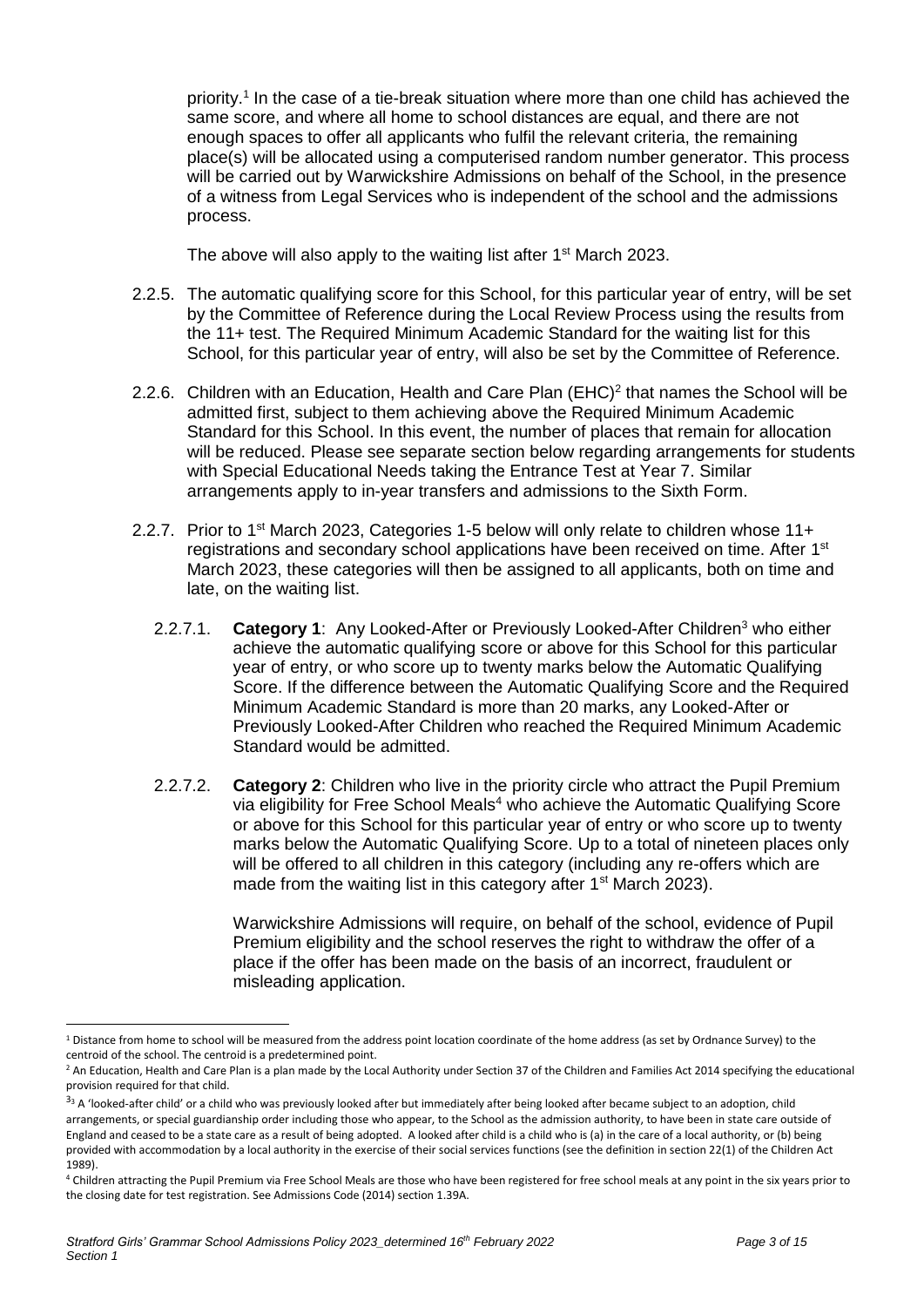- 2.2.7.3. **Category 3**: Children who live within the priority circle who achieve the Automatic Qualifying Score or above for this School, for this particular year of entry.
- 2.2.7.4. **Category 4**: Children living outside of the priority circle who achieve the Automatic Qualifying Score or above for this School, for this particular year of entry.
- 2.2.7.5. **Category 5**: Children who score below the Automatic Qualifying Score, but above Required Minimum Academic Standard for the waiting list for this School, for this particular year of entry.

#### 2.2.8. **Residency requirement**

The child's home address is the address where they are living on the date of the application. Where parental responsibilities are equally shared, the home address will be considered to be the place where the child sleeps, and spends most of their time, from Monday to Friday. This is the address that will be used to apply the School's oversubscription criteria, such as distance from the school.

#### **Evidence required:**

Warwickshire Admissions (Local Authority) will require, on behalf of the School, evidence of the applicant's home address. They will write at the beginning of December 2022 to all parents/carers who have listed the school as a preference, requesting copies of two documents to confirm the home address. Parents/carers will have fifteen working days to provide proof of the home address. The application will be considered as late if appropriate proof is not provided within fifteen working days. The evidence required is as follows:

- Council Tax letter or statement for the current financial year this must be supplied if you are the council taxpayer; or
- Housing Benefit letter dated within the last twelve months; or
- Utility bill, bank statement dated within the last six months or
- Car insurance certificate and policy renewal letter dated within the last twelve months.

Plus, one of the following:

- Child Benefit letter for the current financial year; or
- A letter from the Child Benefit Office which confirms that you are not in receipt of this for the child named on this letter (for current financial year); or
- All pages of your Child Tax Credit Award Notice for the current financial year; or
- A Bank Account Statement in the child's name (e.g. Savings Account) dated within the last six months; or
- A Child Trust Fund Statement in the child's name dated within the last twelve months; or
- A copy of a letter confirming a medical or dental appointment dated within the last six months.

Please note that these documents will be retained and not returned. Warwickshire Admissions will match each address with the one they have on their database. Warwickshire Admissions reserves the right to carry out random checks at any time and this may include an unannounced home visit.

#### **Moving to a new address:**

If the home address changes between applying for a school place and  $31<sup>st</sup>$  December 2023, Warwickshire Admissions must be provided with proof of the new address as detailed above. The child must be living at the new address by 11.59pm on 31<sup>st</sup>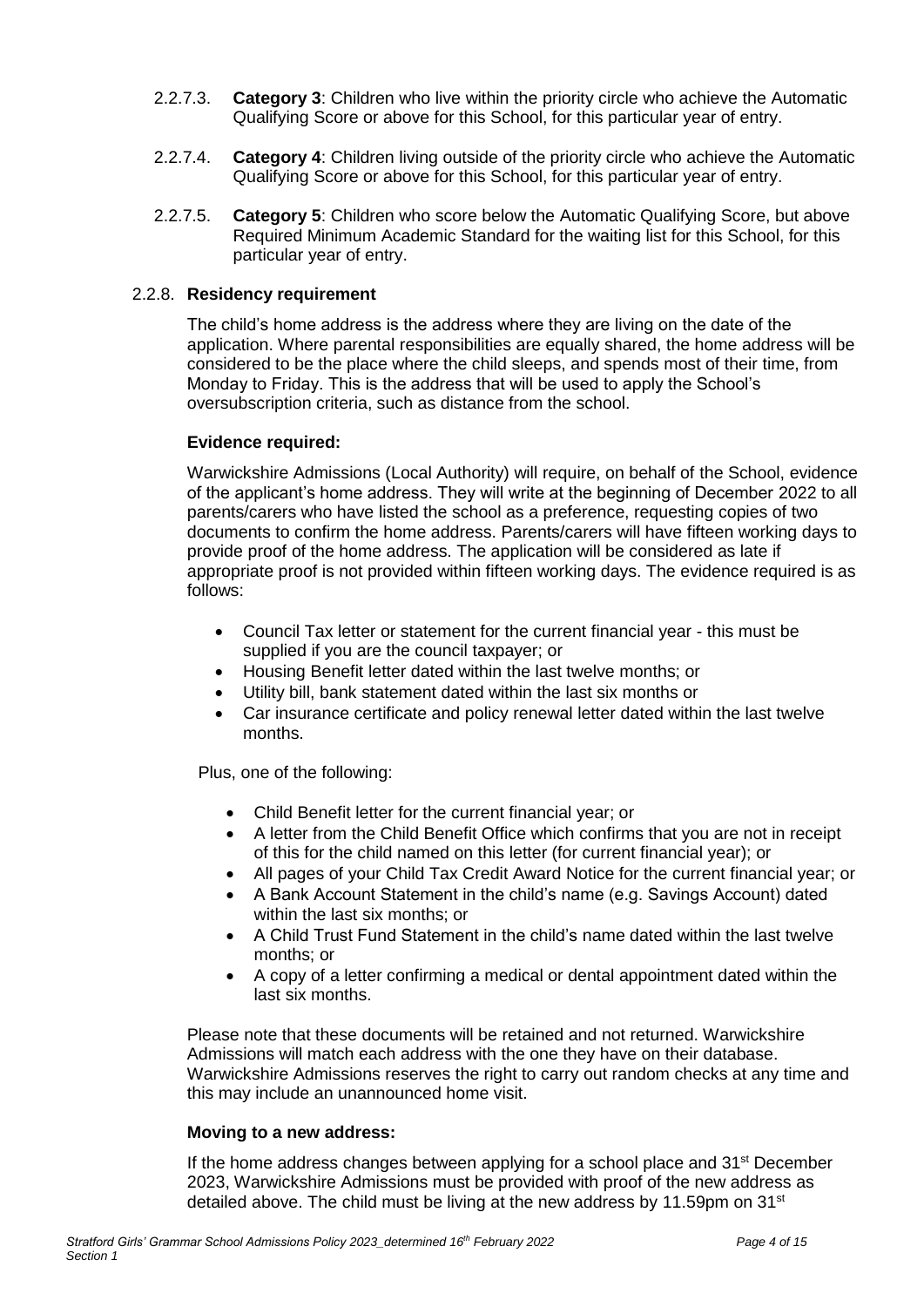December 2022. Applicants may also need to produce evidence that the previous home is no longer used by the family, for example proof that the property has been sold or that a rental agreement has ended. This is to show that the new address is not a temporary arrangement purely to secure a school place.

If the home address changes after  $31<sup>st</sup>$  December 2022, the new address can only be taken into account after National Offer Day on 1<sup>st</sup> March 2023 and the application will be considered in the same way as a late application.

The School will also check the child's home address at the time of admission. If it is different from the application address then further checks will be carried out. This will include consideration as to whether or not the address used to make an application was temporary and purely to secure a school place.

If a school place is offered based on fraudulent or intentionally misleading information, the offer may be withdrawn, even if the child has started at the School. Those who submit fraudulent or deliberately misleading applications may also be subject to legal proceedings. If it is discovered that the home address is not in Warwickshire, the application will be withdrawn altogether and the family will then have to apply to their home Local Authority.

## 2.3. **The Entrance Test**

## 2.3.1 **Consortium of Grammar Schools**

This School is part of a consortium of schools using a common Entrance Test in September 2022 for entry to Year 7 in September 2023. The consortium includes this School, the five other Grammar Schools in Warwickshire (including Ashlawn which as a bilateral school offers selective and non-selective places), and the eight Grammar Schools in Birmingham (these are individual schools but for the purposes of the Entrance Test are collectively known as 'The Grammar Schools in Birmingham').

Warwickshire County Council's Admissions Service (Warwickshire Admissions) operates the Entrance Test along with The Grammar Schools in Birmingham. Some parents/carers may be considering listing Grammar Schools in both Warwickshire and Birmingham on their Common Application Form (CAF). As admission to these schools will be determined by the same test, on the same day, it is not possible for students to sit the test more than once. If it is discovered a student has sat the test more than once, the score from the earliest test will be used. Parents carers should be aware that in such situations the application may be considered fraudulent or intentionally misleading and where a place has been offered, it may be withdrawn.

Parents/Carers whose children sit the test in Warwickshire may request that their raw score is shared with The Grammar Schools in Birmingham. This can be done as part of the registration process. Parents/Carers should only request this if they are considering applying for a place in a Birmingham Grammar School.

Parents/Carers whose children sit the test in Birmingham may request that their raw score is shared with Warwickshire Admissions. This can be done as part of the registration process. Parents/Carers should only request this if they are considering applying for a place in a Warwickshire Grammar School (including a selective place at Ashlawn School). In either of these cases parents/carers will receive two sets of results. One set of results will be received from Warwickshire Admissions. A further set of results will be received from The Grammar Schools in Birmingham.

Where a parent carer indicates after the registration closing date, **11.59pm on 30th June 2022**, that they wish their child's test score to be shared with either Warwickshire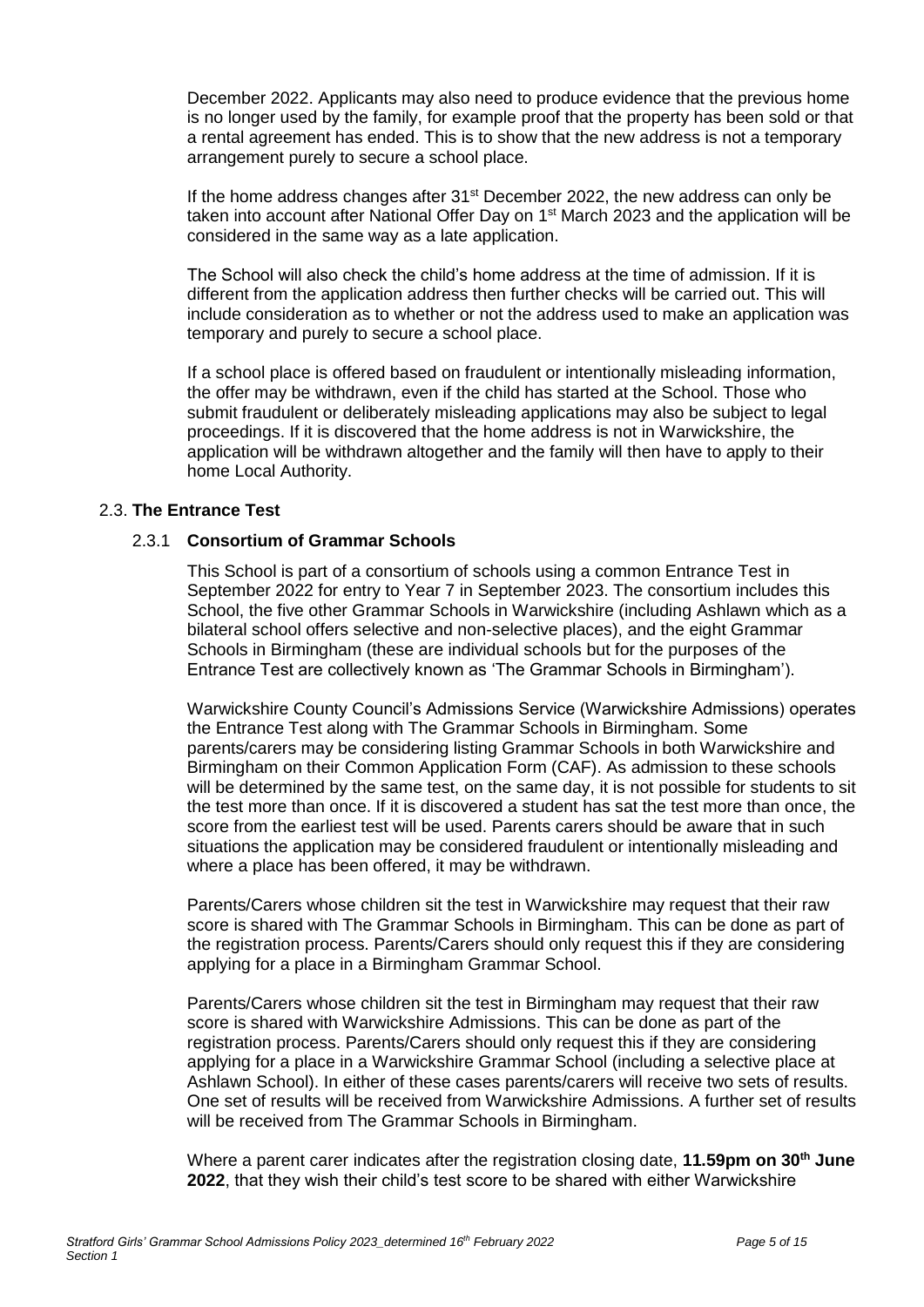Admissions or The Grammar Schools in Birmingham, their registration will be considered late for the region they wish their results to be shared with.

## 2.3.2 **Registering for the test**

Parents/Carers living in Warwickshire should register for the test with Warwickshire Admissions. Parents/Carers living in Birmingham should register for the test with The Grammar Schools in Birmingham. Parents/carers living in other authorities should register for the test in the region in which they would most like their child to attend a school.

Parents/carers will be able to register for the test from 9<sup>th</sup> May 2022. It is recommended that parents/carers do this online. Paper copies of the registration form will also be available from Warwickshire Admissions or The Grammar Schools in Birmingham. If you are posting a registration form you are strongly advised to take steps to ensure your form is received prior to the deadline, such as recorded delivery. Please ensure that any recorded delivery receipt has the postcode printed electronically on it.

Parents/carers should be aware that registering for the 11+ test is not the same as applying for a school place – see the section 'Applications for a School Place' (2.3.9). Parents/carers must submit an application for a place to their home local authority by **11.59pm on 31st October 2022.** Failure to do so will mean your application is considered late even if your 11+ registration was submitted on time.

The closing date for registration is **11.59pm on 30th June 2022**. All registrations will be acknowledged. If you do not receive an acknowledgement within 14 working days you should contact either Warwickshire Admissions or The Grammar Schools in Birmingham (depending on to whom you originally submitted your registration form).

Details of test venues will be sent by Warwickshire Admissions to families who registered their child to sit the test via Warwickshire by the deadline from 15<sup>th</sup> August **2022**. Packs will be sent in batches throughout August. If you registered your child for the entrance test by the published deadline and you have not received an invitation pack by **26th August 2022** then you must contact Warwickshire Admissions as a matter of urgency. This will include a 'Fit and Well' sheet which must be brought to the test session with a photograph of the child sitting the test. This photograph must be signed and dated by the Headteacher of your child's school<sup>5</sup>. Warwickshire Admissions reserves the right to contact your child's school and to share the photograph with them for the purposes of establishing proof of identity as part of the entrance test process.

Parents/carers registering for the test with The Grammar Schools in Birmingham will receive details of their child's test venue along with acknowledgement of their registration.

If your registration form is received prior to the closing date but is not fully completed it will be considered as late. If your form is received after the closing date it will be considered as late unless exceptional circumstances can be evidenced. If your child is sitting the test in a Warwickshire venue and you arrive at the test session without a photograph of your child which is signed and dated by the Headteacher of your child's school<sup>5</sup>, they will not be able to sit the test on that day and your registration will be considered as late. If you indicate after the registration closing date that you wish for your child's test score to be shared with either Warwickshire Admissions or The Grammar Schools in Birmingham, your registration will be considered as late for the region you wish your child's results to be shared with.

 $\overline{a}$ 

<sup>&</sup>lt;sup>5</sup> If home educated, signed by an individual working in, or retired from, a recognised profession as per the accepted list of counter-signatories for UK passport applications.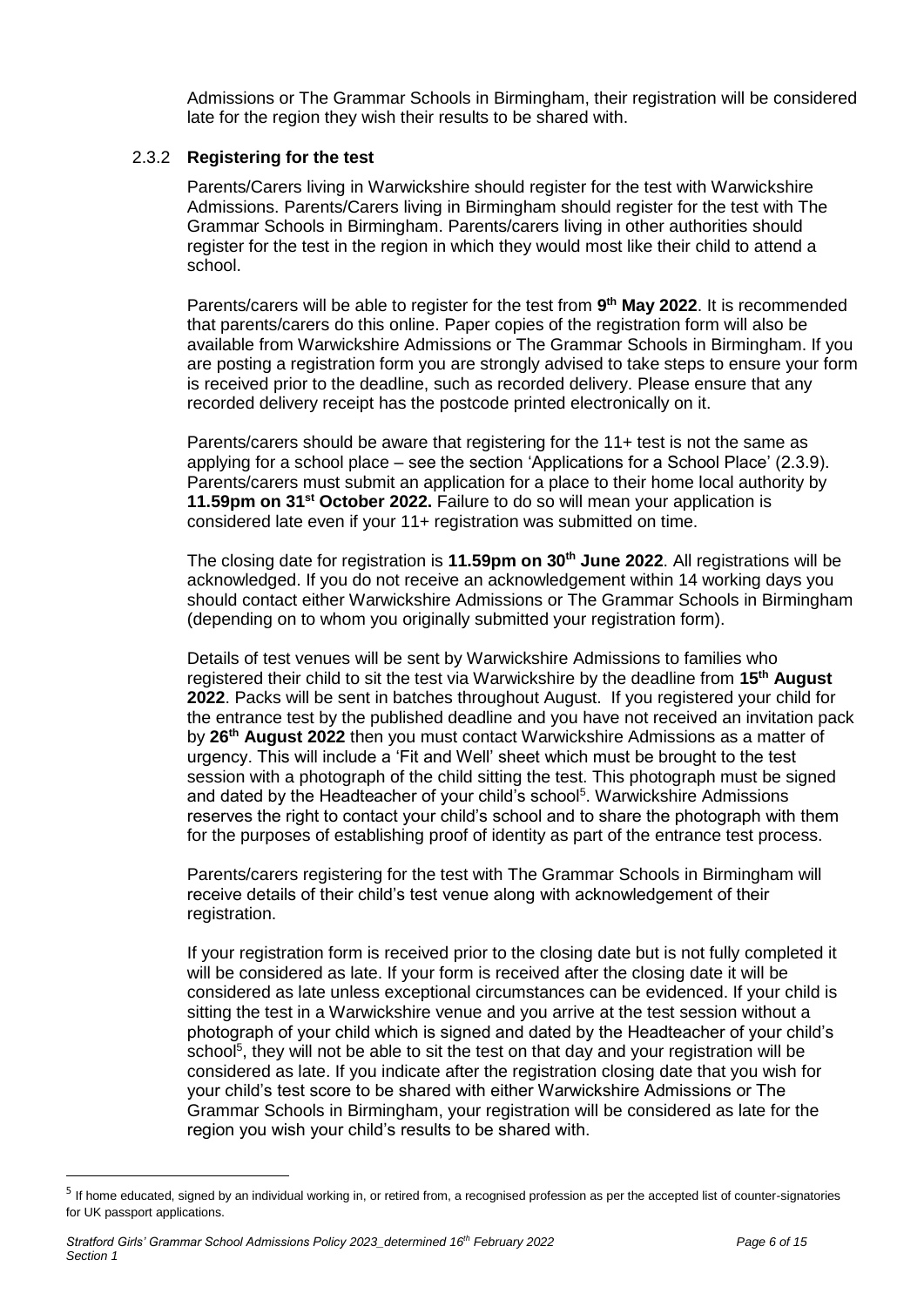If your registration is considered to be late your child will not be tested until after 1st March 2023. Those registering late are treated the same as those submitting a late application for a school place.

If your form is received after the closing date of 11.59pm on  $30<sup>th</sup>$  June 2022 it will only be treated as on time for this School if you can provide evidence of a move of address into the priority circle by 11.59pm on 31st December 2022.

# 2.3.3 **Candidate age**

If your daughter was born between  $1<sup>st</sup>$  September 2011 and 31 $<sup>st</sup>$  August 2012 you may</sup> apply for her to sit the test for entry in September 2023. Parents/Carers may seek a place for their child outside of their normal age group if they believe their child has exceptional circumstances. Parents/Carers should refer to the Warwickshire Local Authority's "Educated out of Year Group request form" and guidance. Anyone considering making such an application for any Year Group should follow the relevant application process as detailed in this policy for that Year Group. The child will be tested in accordance with arrangements set out in the Policy and an admission decision will be taken by the Governing Body of the School as the Admissions Authority based on the circumstance of the case and with reference to the best interests of the child.

Candidates may sit the Entrance Test once only.

# 2.3.4 **The Test**

The main 11+ testing sessions will be held in September, with both morning and afternoon sessions being organised, where this is required. Your daughter will only be invited to one testing session.

There will be two papers, each of approximately 45 minutes. The papers will be divided into smaller, individually timed sections, which test Verbal Reasoning, Non-Verbal Reasoning and Numeracy.

For each paper, the children will be given a question booklet which contains the test questions and a separate answer sheet to mark their answers. The answer sheets will be processed electronically and scanned to make a record of each child's answers. A familiarisation booklet, containing information about the format of the test and some example questions, will be available on the Warwickshire Admissions website and in paper form on request. This will allow children to become familiar with the type of questions likely to be asked and the format of the test booklet and answer sheet, and information about how to write their answers on the answer sheet.

## 2.3.5 **Special Arrangements**

Parents/carers whose children have a disability and or require special resources to sit the test must request this in writing by completing the Warwickshire Local Authority Access Arrangements request form. Parents/carers will be required to describe the child's disability and/or extra resources required to sit the test and must also supply detailed medical or professional evidence. Every effort will be made to accommodate disabled students sitting the Entrance Test. Forms are available from, and must be returned to, either Warwickshire Admissions or The Grammar Schools in Birmingham (depending with whom you are registering for the Entrance Test) by **11.59pm on 30th June 2022.** Parents/carers making such a request will be notified by the end of July 2022 whether or not their request has been agreed.

Parents/carers whose child is not able to sit the test on a Saturday or Sunday for religious reasons must indicate this to the Admissions Service when registering for the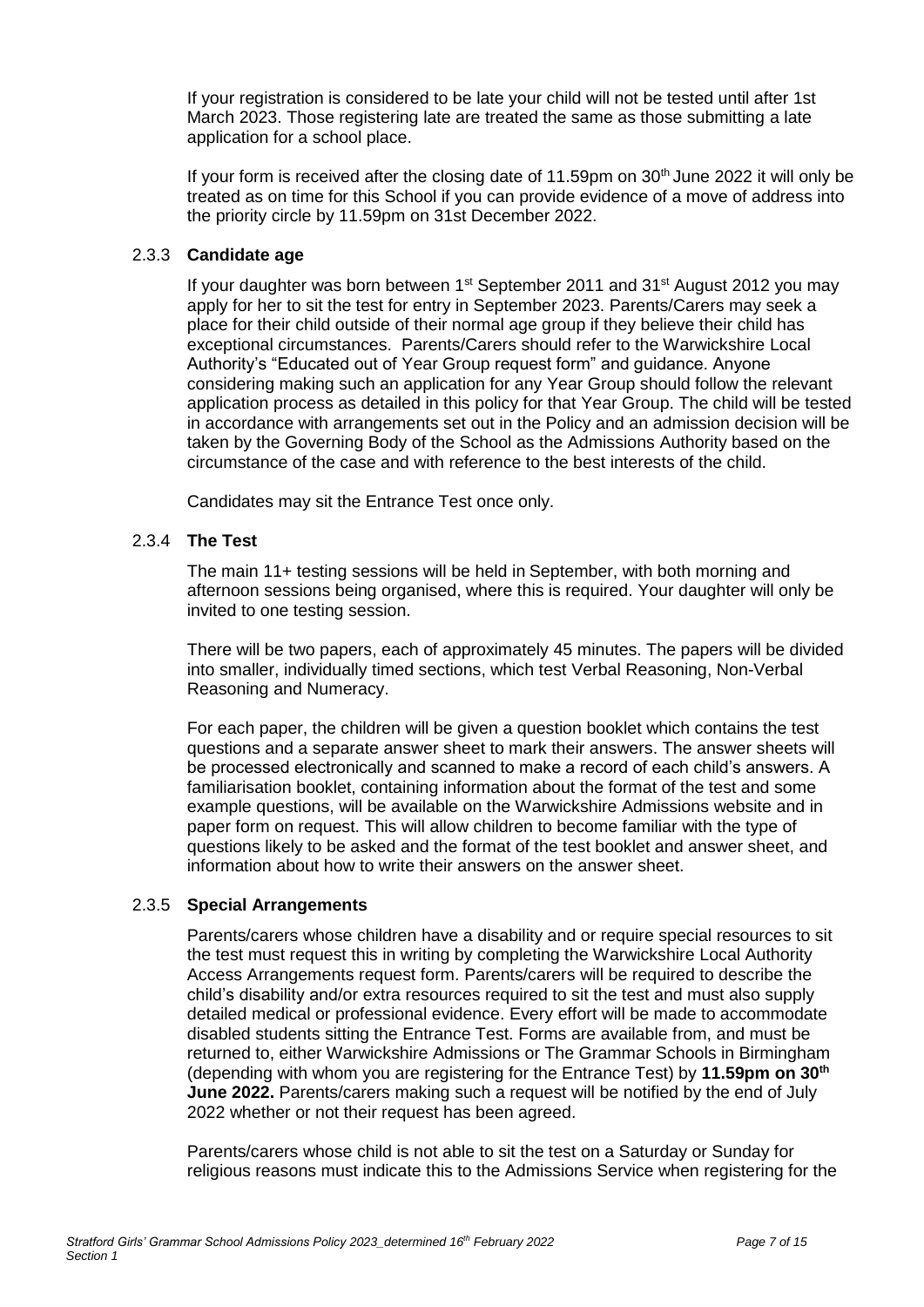test and supply a supporting letter from their religious leader. These children will be tested on an alternative date.

#### 2.3.6 **Illness**

If your daughter is ill on the test day and is unable to sit the test, you must notify either Warwickshire Admissions or The Grammar Schools in Birmingham (depending with whom you have registered for the Entrance Test) by **11.59pm on the Monday immediately following the test**. A medical note (scanned copy, faxed or hand delivered) **must** be submitted by **noon on the Wednesday immediately following the test** for an alternative date to be arranged and for the registration to remain as on time. If sufficient evidence is not received by this date then the registration for your daughter to sit the entrance test will be withdrawn. If you still wish for your daughter to sit the 11+ test you must submit a new registration and this will be classed as late. Late candidates will not be tested until after **Tuesday 1 st March 2023**.

## 2.3.7 **Additional Test Sessions**

Supplementary testing sessions will be held where sufficient evidence has been provided to Warwickshire Admissions to show the child had a fixed prior engagement, suffered an unforeseen circumstance (such as being unwell on the original test date allocated) or the family moved house by the extended deadline of 31st December. Sessions will also be arranged for parents/carers registering for the test after Offer Day and parents/carers are asked to contact Warwickshire Admissions or The Grammar Schools in Birmingham in these circumstances.

#### 2.3.8 **Results**

Data from all students sitting the test will be used to produce standardised scores. Weightings will be applied to the scores achieved in Verbal Reasoning, Non-Verbal Reasoning and Numeracy. The weightings applied to the 11+ test scores for each year of entry are determined by the School.

From 17th **October 2022** you will have been notified of your child's score in the Entrance Test. Parents/carers who registered their child for the 11+ test online will be able to view their child's test results through the Local Authority's online portal. Parents/Carers who registered their child for the 11+ test by submitting a paper registration form will be sent their child's test results through the post.

Additional information about the 11+ test, which is aimed to assist parents/carers in completing the child's secondary school application, will also be available on the Local Authority's website. Parents/Carers who have either registered with Warwickshire Admissions (or have asked that their child's score be shared with Warwickshire Admissions) will receive the following information from Warwickshire Admissions:

- Your child's total standardised score broken down by performance in Verbal Reasoning, Numeracy, and Non-Verbal Reasoning.
- The Automatic Qualifying Scores and Required Minimum Academic Standard for each Warwickshire Grammar School for the previous year where the same weightings have been applied for the three sections. These can be used for comparison purposes but there can be no guarantee that any child, including those scoring above the required score for previous years, will be offered a Grammar School place.

Parents/Carers who have either registered with The Grammar Schools in Birmingham (or have asked that their child's score be shared with The Grammar Schools in Birmingham) will receive an additional letter showing their child's test score and the minimum score required for entry in the previous year, together with the qualifying score for those schools who have set such a score. Warwickshire's Grammar Schools and The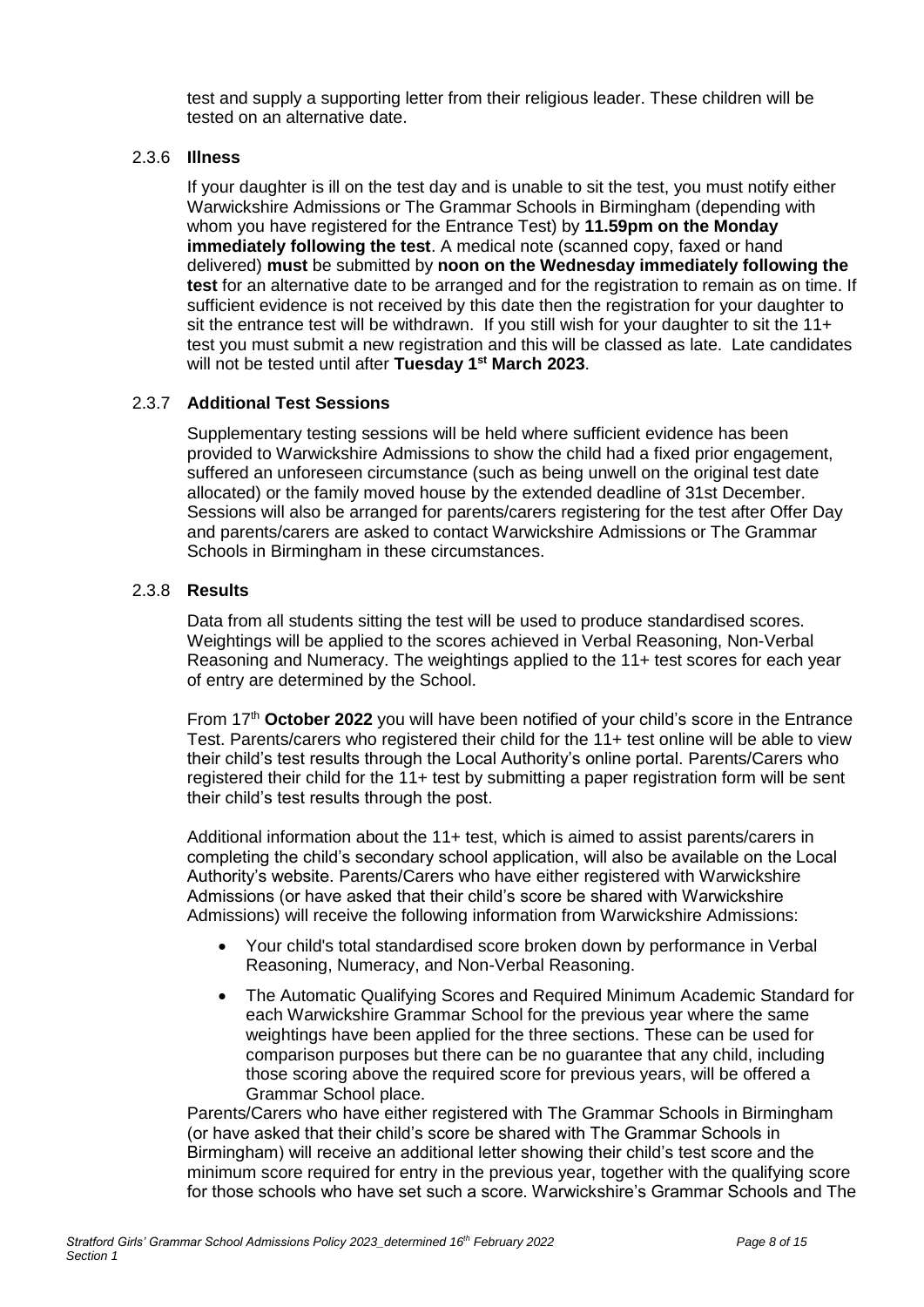Grammar Schools in Birmingham may choose to use different weightings. This means that if your child receives two result letters, their total scores could be different.

# 2.3.9 **Applications for a school place**

Once parents/carers have received their child's test result they must apply for a school place via their home Local Authority (this is the Local Authority to whom you pay your Council Tax). Warwickshire residents can name up to six schools (preferences) on their application form. All Local Authorities operate an equal preference system and your child will be offered a place at the highest preference possible. What this means is that if you list a Grammar School as your first preference but your child does not do sufficiently well in the Entrance Test, it will not affect the likelihood of your child being offered a place at any other school you have listed.

## 2.4. **Allocation of Places**

2.4.1 Once papers have been marked, children are listed in standardised and weighted score order.

# 2.4.2 **Committee of Reference**

In South Warwickshire the Committee of Reference sets the Automatic Qualifying Score taking account of the applications for the individual schools and the number of places available. The Committee of Reference is a panel of Headteachers and teachers appointed according to terms of reference. The Heads of the selective schools in South Warwickshire or their representatives will be members of the Committee. The Committee also reviews the arrangements made for any children with disabilities or Special Educational Needs.

## 2.4.3 **Required Minimum Academic Standard and Automatic Qualifying Score:**

- 2.4.3.1 In determining the Required Minimum Academic Standard and the Automatic Qualifying Score for the School, the Committee of Reference will consider the aptitude of the cohort, the categories of the oversubscription criteria and the Published Admission Number for the relevant year of entry. Places will be allocated in line with the School's Published Admission Number, where the Committee deem the aptitude of those to be allocated places are commensurate with cohorts previously admitted to the School.
- 2.4.3.2 Above and at the Automatic Qualifying Score, a child will receive an offer from their highest named preference of selective school (subject to living within the priority circle, not being a late entry or having an offer from a higher preference of school). Those at and above the Required Minimum Academic Standard, but below the Automatic Qualifying Score, will be placed on the waiting list.
- 2.4.3.3 The available places will be offered in accordance with the admission criteria in the first round of offers - on National Offer Day - which is **1 st March 2023**. Children living outside the priority circle will be offered places in the first round only if there are insufficient children of the required level of ability living within the priority circle. Children living outside the priority circle, late registrations and late applications will normally only be offered places in the second or subsequent round of offers, subject to their position on the waiting list and a vacancy occurring.
- 2.4.4 No consideration will be given in the case of twins (or triplets etc) where one child has been allocated a place because they scored above the Automatic Qualifying Score but the other(s) was were below it.

## 2.4.5 **Waiting lists**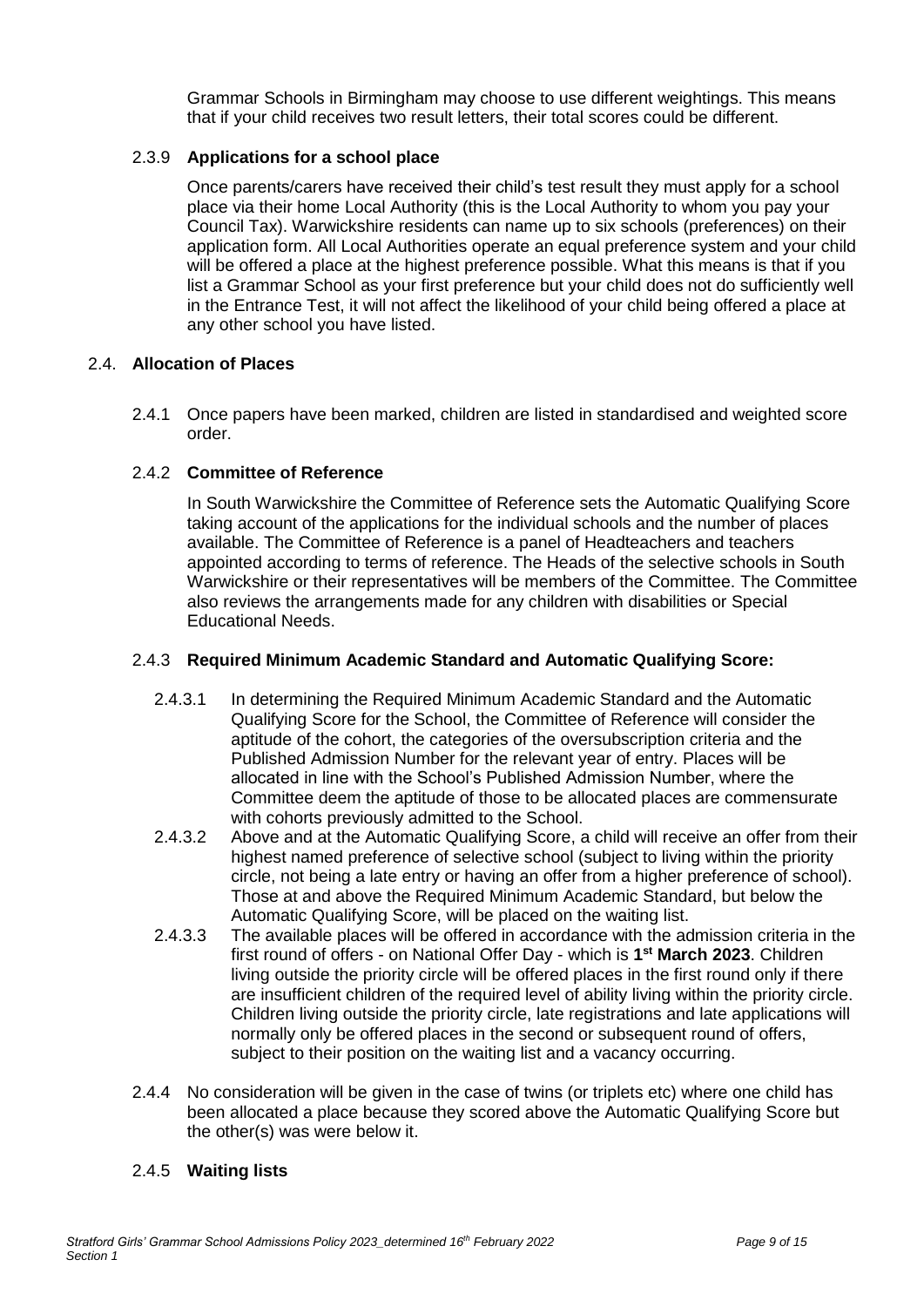After the initial round of offers, made on **1 st March 2023**, further places may become available – if, for example, parents/carers take up places for their daughter at another school. These places will be offered from the waiting list, up to the Published Admission Number (PAN) of the School, in line with the reallocation dates as outlined in the coordinated scheme.

The waiting list order will follow the same criteria as outlined in Categories 1-5 above, but will also include any applicant who registered late for the 11+ test, or who submitted a late secondary school application.

Any child who is made an offer for a school which was listed lower on their secondary school application than Stratford Girls' Grammar School will automatically be added to the waiting list, provided that the child achieved the Required Minimum Academic Standard for the waiting list for this School, for this particular year of entry, in the 11+ test.

In accordance with the Admissions Code (2014), waiting lists will be held for one term until **31st December 2023**. Children aged 12 or under will continue to be tested using the 11+ test until the waiting list is dissolved on **31st December 2023**. (Please note that children already aged 12 will have the oldest age weighting applied to their score and will then be ranked against the other children who have taken the test).

After **31st December 2023**, the 11+ test will continue to be used for children under the age of 12. For children aged 12 or over the School will instead arrange for them to sit tests in English and Mathematics to judge academic suitability against the rest of the cohort. See Section 3 - In-Year Applications for Years 7 to 11.

## 2.4.6 **Offers**

Offers will be made on 1<sup>st</sup> March 2023 by the child's home authority as per the coordinated secondary school scheme. Subject to the arrangements of the home authority, parent/carers will be expected to accept the offer within two weeks of the offer being made. A further letter reminding parents/carers will be sent before the child is withdrawn from the offer lists. As well as the offer from their home authority, parents/carers who registered with Warwickshire Admissions will receive an additional letter confirming the child's score, along with the Automatic Qualifying Score and Required Minimum Academic Standard for the waiting list for each Warwickshire Grammar School.

## 2.4.7 **Appeals**

Parents/Carers of all children refused places will be notified of their right of appeal via their home Local Authority. Appeals are held before an independent panel.

## 2.4.8 **Admissions above the Published Admission Number (PAN)**

Under the Admissions Code (2014), Admissions Authorities including Stratford Girls' Grammar School may admit above their PAN. If they do so, they must notify the Local Authority of their intention to do so. They may also admit above PAN In-Year.

#### 2.4.9 **Fair Access Protocol (FAP)**

Warwickshire Local Authority has developed a FAP with Headteachers. Stratford Girls' Grammar School has adopted the protocol and its provisions are recognised by the School as the Admissions Authority and incorporated into these admission arrangements.

#### 2.5 **Information and Important Dates for Parents/Carers**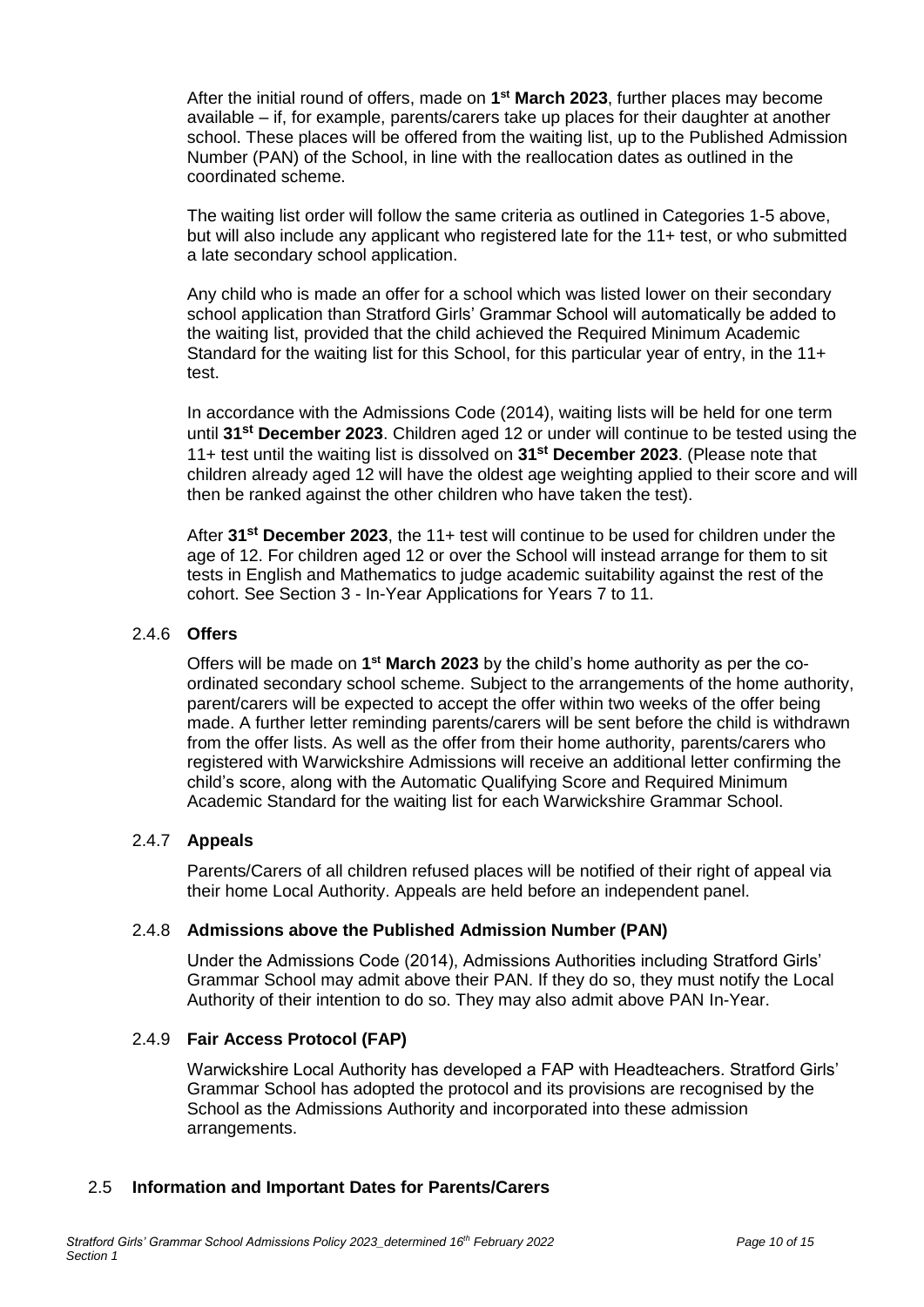- 2.5.1 During the Summer term of **2022** parents/carers of all the children in Year 5 in Warwickshire primary/junior schools will be issued with a leaflet, relevant to their area, about the process of selection. Parents/carers will be asked to register if they want their child to be tested. Parents/carers of children not attending those schools can contact Warwickshire Admissions to request that information or visit the Warwickshire Admissions website from **9 th May 2022**.
- 2.5.2 Parents/Carers whose children have a disability and/or require special resources to sit the Entrance Test must complete a supplementary form as well as a registration form and submit these to Warwickshire Admissions or the Grammar Schools in Birmingham (depending with whom you are registering for the Entrance Test) by **11.59pm on 30th June 2022.**
- 2.5.3 **The closing date** for registering for selection tests for all the selective schools in Warwickshire is **11.59pm on 30th June 2022.** Registration after that date will be considered as late. An exception will be made for parents/carers who can provide evidence of a move of address into the priority circle by **11.59pm on 31st December 2022**. Late registrations will only be considered after the first round of offers and may not be tested before the National Offer Day.
- 2.5.4 The main testing session will take place in **September 2022.**
- 2.5.5 **Applications** will be made on the home authority's CAF as part of the co-ordinated process with neighbouring authorities. As set out in the Schools Admissions Code (2014), **31st October** is the national closing date for secondary applications. Applications received after this date will be considered late and will not be processed until after **1 st March 2023**. An exception will be made for children moving into the priority circle where independent evidence can be provided by **11.59pm on 31st December 2022**.

## **3 In-Year Applications for Years 7 to 11**

- 3.1 Change of School application forms must be submitted to Warwickshire Admissions. These will be processed on a first-come first-serve basis. If two or more applications are received on the same day, a random generator will be used to determine which application is processed first.
- 3.2 Children moving into the area or currently living in the area who have not previously been tested and who are applying for a place in Year 7 prior to the waiting list being dissolved on 31st December 2023 will be tested using the 11+ test and ranked against other children who have taken the test. Where such a child is already 12 the oldest weighting will be applied to their score.
- 3.3 Children moving into the area or currently living in the area who have not previously been tested and who are applying for a place in Year 7 once the waiting list has been dissolved on 31st December 2023 will be required to take tests in English and Mathematics arranged by the School. Parents/Carers will be notified of the date of the tests within 15 school days of their inyear application being received by the School. A place will be offered, subject to availability, if the applicant's performance satisfies the School's Admissions Committee that the child's ability is commensurate with that of the cohort into which she is seeking admission.
- 3.4 New applications from children who have already been tested and refused entry as nonqualifiers will generally be considered by taking into account the existing test results. A retest will be used only where there are grounds and evidence to doubt the validity of the original tests in determining the applicant's aptitude. No waiting lists are held by the school after **31st December** of Year 7.
- 3.5 Any place offered must be taken up within six school weeks of the offer having been made. In the event of this not happening, the offer is void.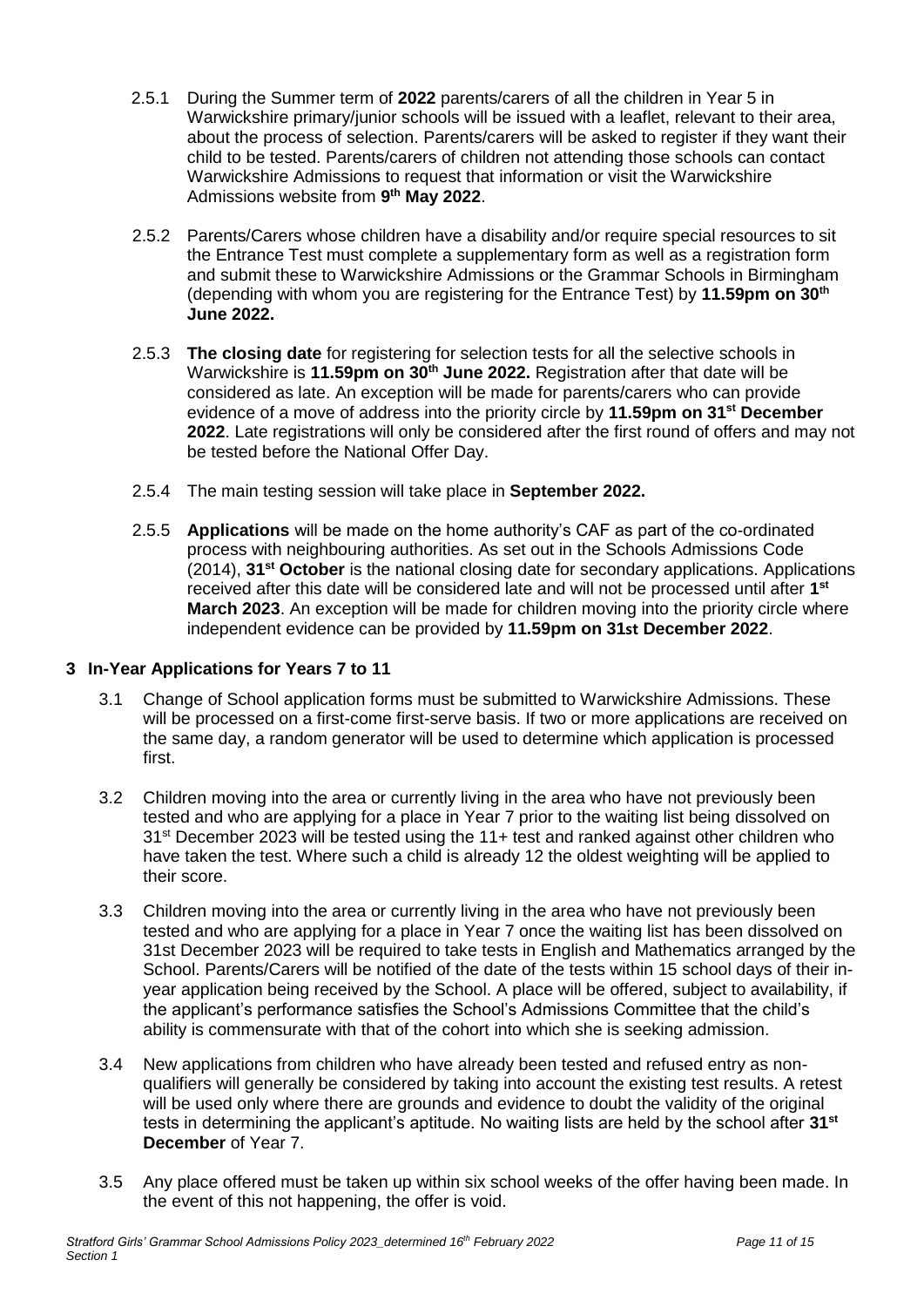# 3.6 **Appeals**

The parents/carers of all children refused places will be notified that they have a right of appeal through an independent appeal panel. For children not qualifying for places the appeal will take account of the compatibility of the child's position in the process. If there are insufficient applicants reaching the appropriate level, the school does not have to fill all the places. Therefore, the case for prejudice to the efficient education or the efficient use of resources will only be considered once the School is full in the appropriate Year Group.

## **4 Sixth Form Entry Requirements**

- 4.1 Stratford Girls' Grammar School has a single-sex Sixth Form and welcomes applications for entry from external female candidates.
- 4.2 The priority circle does not apply for entry into the Sixth Form. Students may be admitted into the Sixth Form irrespective of where they live.

## 4.3 **Entry Criteria**

- 4.3.1 The Published Admission Number (PAN) for external students joining Year 12 in 2023 is 50, giving a planned cohort size of 125.
- 4.3.2 Entry to Year 12 is on the basis of academic ability demonstrated by achievement at GCSE. Confirmed places in Year 12 can therefore only be allocated following GCSE Results Day in August 2023.
- 4.3.3 To obtain a place in Year 12 students require a **minimum of 54 points** from their best eight GCSE results<sup>6</sup> using the new GCSE points system of Grades 9-1.
- 4.3.4 SGGS Year 11 students (i.e. students in Year 11 at Stratford Girls' Grammar School) who meet the entry criteria for Sixth Form will automatically obtain a place.

#### 4.4 **Oversubscription criteria**

 $\overline{a}$ 

- 4.4.1 There is no guarantee of a place being available in Year 12 for external applicants. Following publication of GCSE results in August 2023, places up to the Published Admission Number (PAN) will be allocated to students who meet the entry criteria in the following order, subject to maximum set sizes not being exceeded in individual subjects:
	- 4.4.1.1 **Category 1**: Any Looked-After or Previously Looked-After Children<sup>3</sup> who meet the entry criteria for the Sixth Form. In the case of a tie-break situation where two or more applicants have met the criteria equally the remaining place(s) will be allocated, subject to maximum set sizes not being exceeded in individual subjects, by the use of a random number generator.
	- 4.4.1.2 **Category 2**: Children attracting the Pupil Premium<sup>4</sup> via free school meals pupil premium who meet the entry criteria for Sixth Form. In the case of a tie-break situation where two or more applicants have met the entry criteria equally the remaining place(s) will be allocated, subject to maximum set sizes not being exceeded in individual subjects, by the use of a random number generator.
	- 4.4.1.3 **Category 3:** External applicants who meet the entry criteria. Following the publication of GCSE results in August 2021, external applicants who meet the

<sup>&</sup>lt;sup>6</sup> If applicants for sixth form are holding qualifications other than GCSEs (for example if they have been educated outside of the English education system) their qualifications will be assessed against GCSE points scores in accordance with guidance from UK NARIC (the designated United Kingdom national agency for the recognition and comparison of international qualifications and skills) and their application ranked against the oversubscription criteria accordingly. In these circumstances, each individual subject qualification will be accepted as one of the best eight GCSEs (up to a maximum of 9 points per qualification).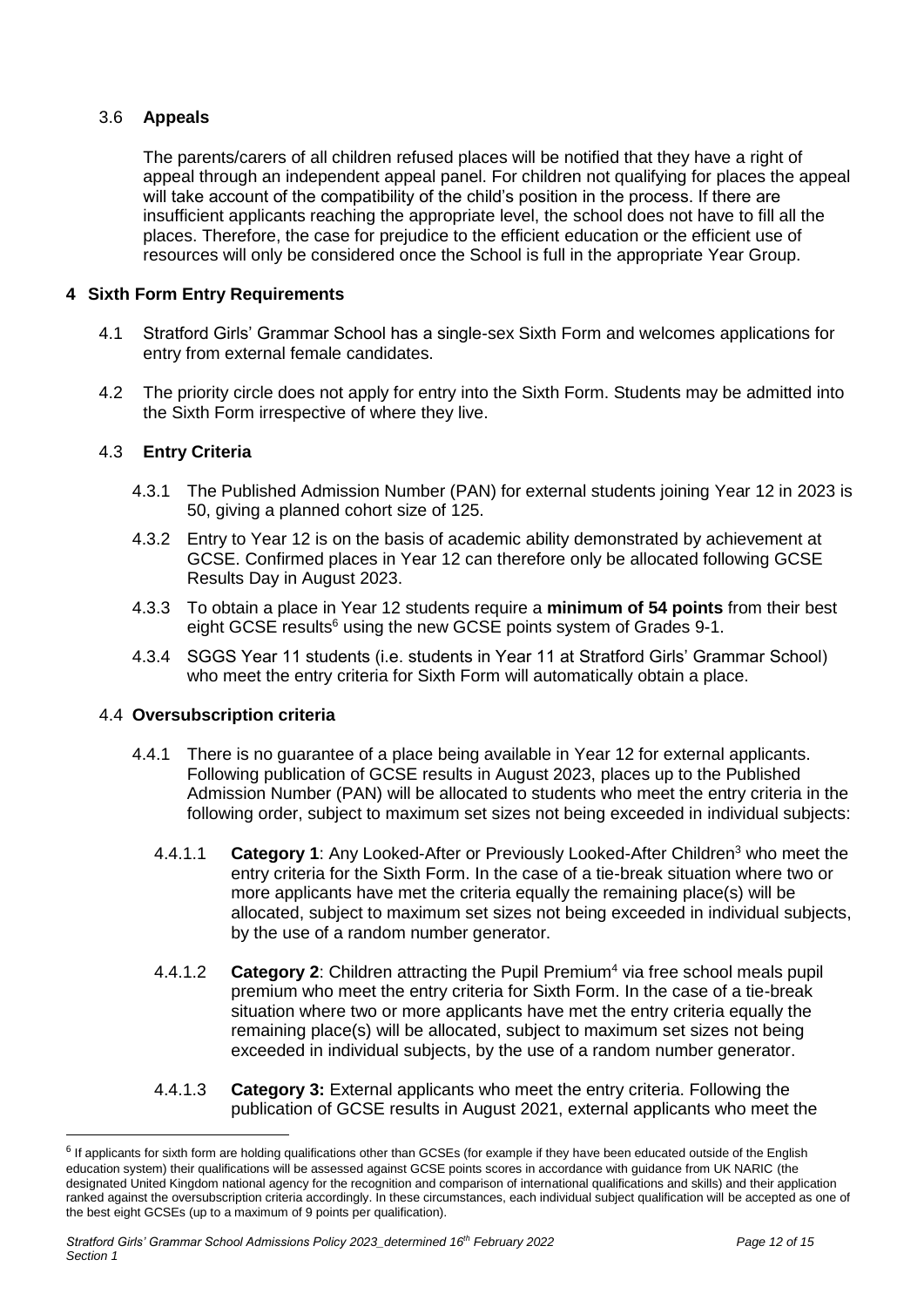entry criteria will be ordered according to the total points from their best eight GCSE results. Places in Year 12 will then be offered in order of priority, subject to maximum set sizes not being exceeded in individual subjects.

In the case of a tie-break situation where two or more applicants have met the entry criteria equally the remaining place(s) will be allocated, subject to maximum set sizes not being exceeded in individual subject, by the use of a random number generator.

- 4.4.1.4 **Category 4:** Any Looked-After or Previously Looked-After Children<sup>3</sup> who achieve up to four points below the entry criteria. Students are admitted based on the availability of places in the teaching sets for each subject. In the case of a tie-break situation where two or more applicants have met the entry criteria equally the remaining place(s) will be allocated, subject to maximum set sizes not being exceeded in individual subjects, by the use of a random number generator.
- 4.4.1.5 **Category 5:** Children attracting the Pupil Premium<sup>4</sup> via free school meals pupil premium who achieve up to four points below the entry criteria. Students are admitted based on the availability of places in the teaching sets for each subject. In the case of a tie-break situation where two or more applicants have met the entry criteria equally the remaining place(s) will be allocated, subject to maximum set sizes not being exceeded in individual subjects, by the use of a random number generator.
- 4.4.2 It is important to note that as a result of over-subscription, the school may not able to offer places to all external applicants who meet the minimum entry criteria. A waiting list will be compiled of external applicants who, in accordance with the criteria given above, cannot initially be offered places. This list will be maintained until **Sunday 31st December 2023.**
- 4.4.3 The School's Admissions Committee will make the final decision on admissions to Year 12.

## 4.5 **Application Procedures**

- 4.5.1 A Sixth Form Open Evening will be held in **November 2022**. This will be publicised through the school's social media and website, plus the local press. Details about the Sixth Form and our courses will be available from the School and on the School's website.
- 4.5.2 **External applicants** must complete an [Application Form](http://www.stratfordgrammar.co.uk/Sixth%20Form%20Prospectus/Application%20form%20for%20Sixth%20form%202006.DOC) and return it to the Head of Sixth Form at any time between the Sixth Form Open Evening and the deadline, which is **12.00 noon on 11th February 2023**.
- 4.5.3 **External applicants** are required to submit predicted grades supplied by their current school with their applications. The School uses the predicted grades to determine the relative position of each student within the cohort. Those at the top of the cohort, and therefore most likely to receive offers of places in Year 12 following GCSE Results Day, are sent invitations to a Taster Day in June 2023 from  $20<sup>th</sup>$  March 2023 and invited to attend for a pre-sixth form meeting at the School to discuss their individual requirements and subject choices. Please note that an invitation is not an offer of a place as places in Year 12 are only allocated on the basis of GCSE results published in August (see 4.4) and the pre-sixth form meeting has no bearing on the allocation of places. On the same basis, those without an invitation are not being refused a place and will be considered equally when GCSE results are published in August 2023 and places are offered.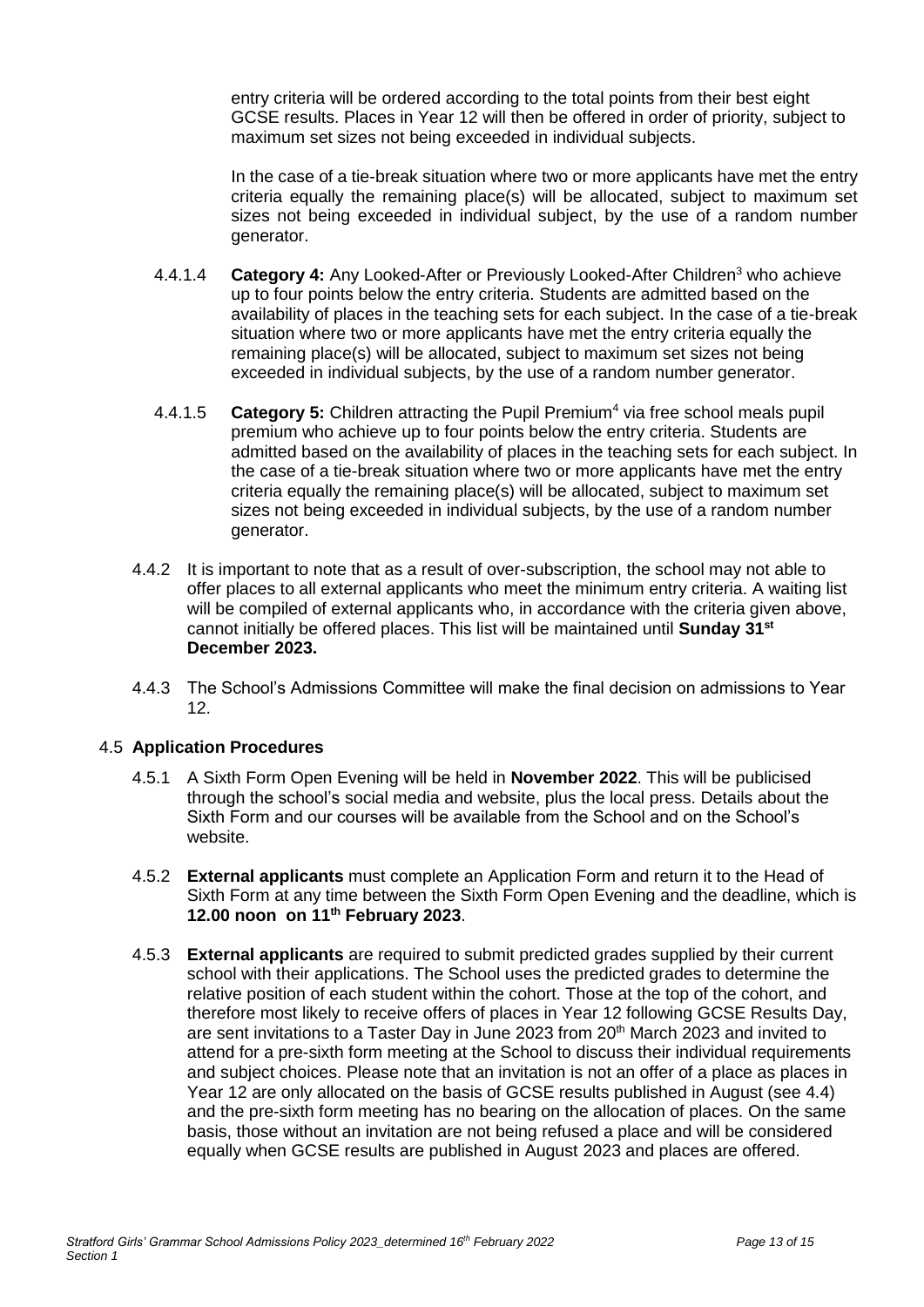- 4.5.4 **Stratford Girls' Grammar School (SGGS) Year 11** must complete a Transition Form and return it to the Head of Sixth Form at any time between the Sixth Form Open Evening and the deadline, which is **12.00 noon on 11th February 2023**.
- 4.5.5 Applications received after **12.00 noon on 11th February 2023**.will still be considered. However, late applicants will have to wait until the publication of GCSE results and the allocation of places (see 4.4).
- 4.5.6 Following the publication of GCSE results, any SGGS Year 11 student who does not meet the entry criteria will be counselled about their options post-16.

#### 4.6 **Appeals**

All applicants refused places will be notified that they have a right of appeal through an independent appeal panel. For applicants not qualifying for places, the appeal will take account of the compatibility of the applicant's position in the process. If there are insufficient applicants meeting the entry requirements, the School does not have to fill all the places. Therefore, the case for prejudice to the efficient education or the efficient use of resources will only be considered once Year 12 has reached the Published Admission Number.

#### **5 Transport**

It is strongly recommended that parents /carers / applicants establish the cost and availability of transport to the School if it is intended to use a bus or train service (public or otherwise), before an application is made for admission.

Further information on Warwickshire transport policy and application process can be found on the Warwickshire County Council website.